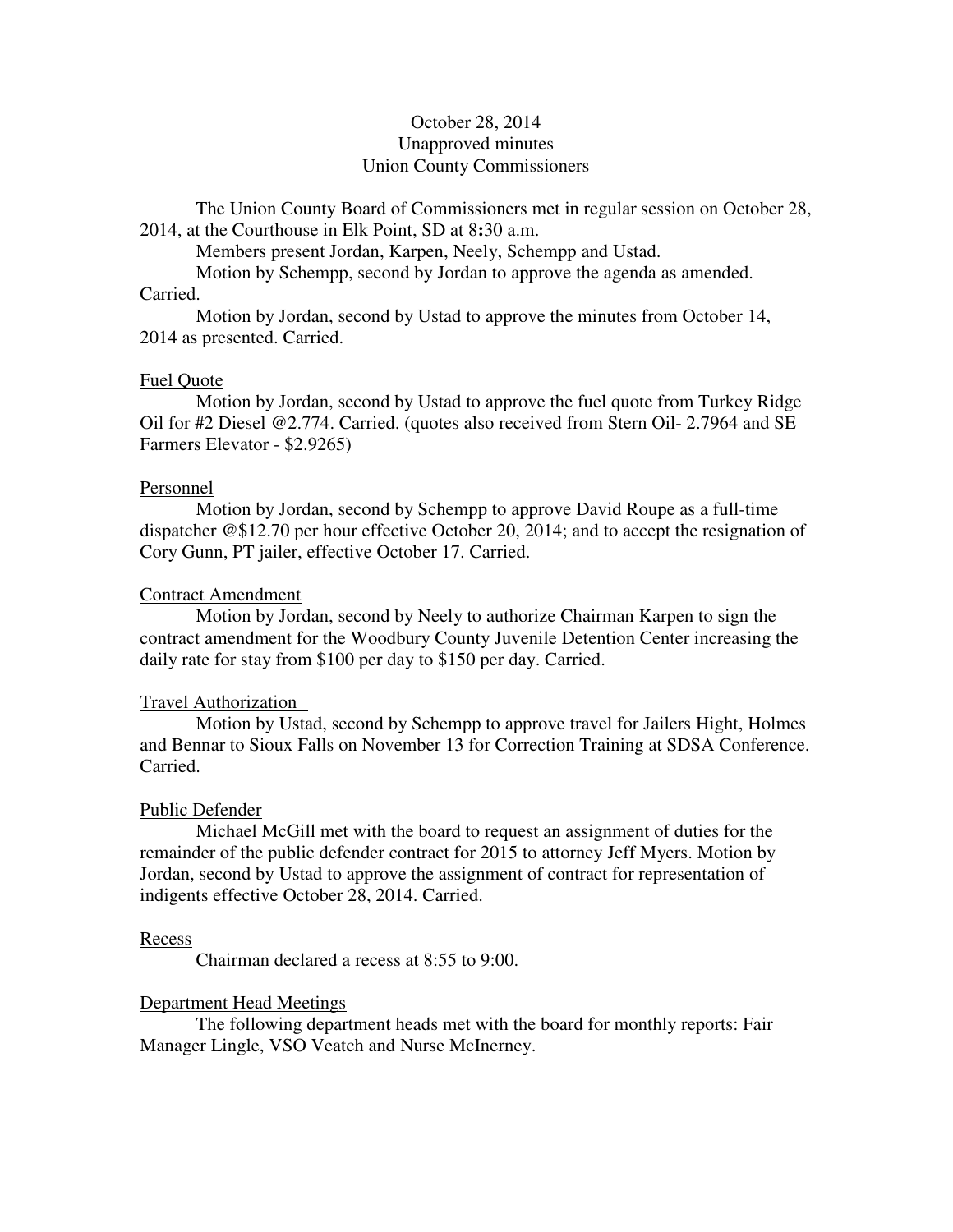## Highway

PWA Roggow met with the board to discuss various matters.

 Motion by Schempp, second by Ustad to approve a ditch cleaning permit application from Mark Chicoine on Sawyer Rd. (478 Ave). Carried.

 Motion by Jordan, second by Neely to approve amendment to Work Order #LGA-03-13 (bridge replace on CR #25). Motion carried.

 Chairman signed joint funding agreement (JFA) no. 15EMSD0031 for installation, operation and maintenance of two full time streamflow gages on the Big Sioux River.

### States Attorney

 Motion by Jordan, second by Schempp to give the chairman authority to sign a legal document. Carried.

### Executive session

 Motion by Jordan, second by Neely to enter executive session at 10:20 to discuss legal matters. Carried. Chairman declared them out of session at 10:40. Carried.

### Public Defender

 The board discussed inviting the firms interested in entering into the 2015 contract agreement for public defense to meet with the board at the November 12, 2014 meeting.

### Indigent Claim

 Motion by Jordan, second by Ustad to deny UCI 2014-1001 indigent claim. Motion carried.

### Jail Meal Bid

 Motion by Jordan, second by Schempp to accept the bid from Ollie's Drive Inn for meals for the inmates at the Union County Jail as follows: Breakfast: \$3.55; Lunch- \$5.10; Dinner- \$4.75 total- 13.40 to begin December 1, 2014 for two years. Motion carried.

### Claims

 Motion by Jordan, second by Schempp to approve the following claims. Carried. The following claims have been audited, approved and warrants drawn on the same: Biweekly payroll for \$10-28-2014: Elections \$455.00; State's Attorney \$619.88; Public Building \$745.92; Register of Deeds \$659.84; Sheriff \$32,520.39; Nurse \$190.50; WIC \$330.20; Highway \$23,392.16. Automatic Bldg Control (Maint) \$388.00; Avera Medical Grp (Eval) \$1,865.99; Avera Sacred Heart Hosp (Care) \$1,660.94; Barkley Asphalt Paving (Supp) \$72.45; Brian's Repair (Maint) \$50.89; CDW Gov't (Supp) \$605.83; Century Business Products (Supp) \$41.74; Century Link (Util) \$1,210.19; City of Elk Point (Util) \$4,439.41; Continental Fire Sprinkler (Repair) \$127.78;Continental Research (Supp) \$160.00; Crystal Harkness (Per Diem) \$33.00; Dale Neely (Mileage) \$22.20; Dean Schaefer (MI Hearing) \$30.00; Diamond Mowers (Repair) \$305.54;